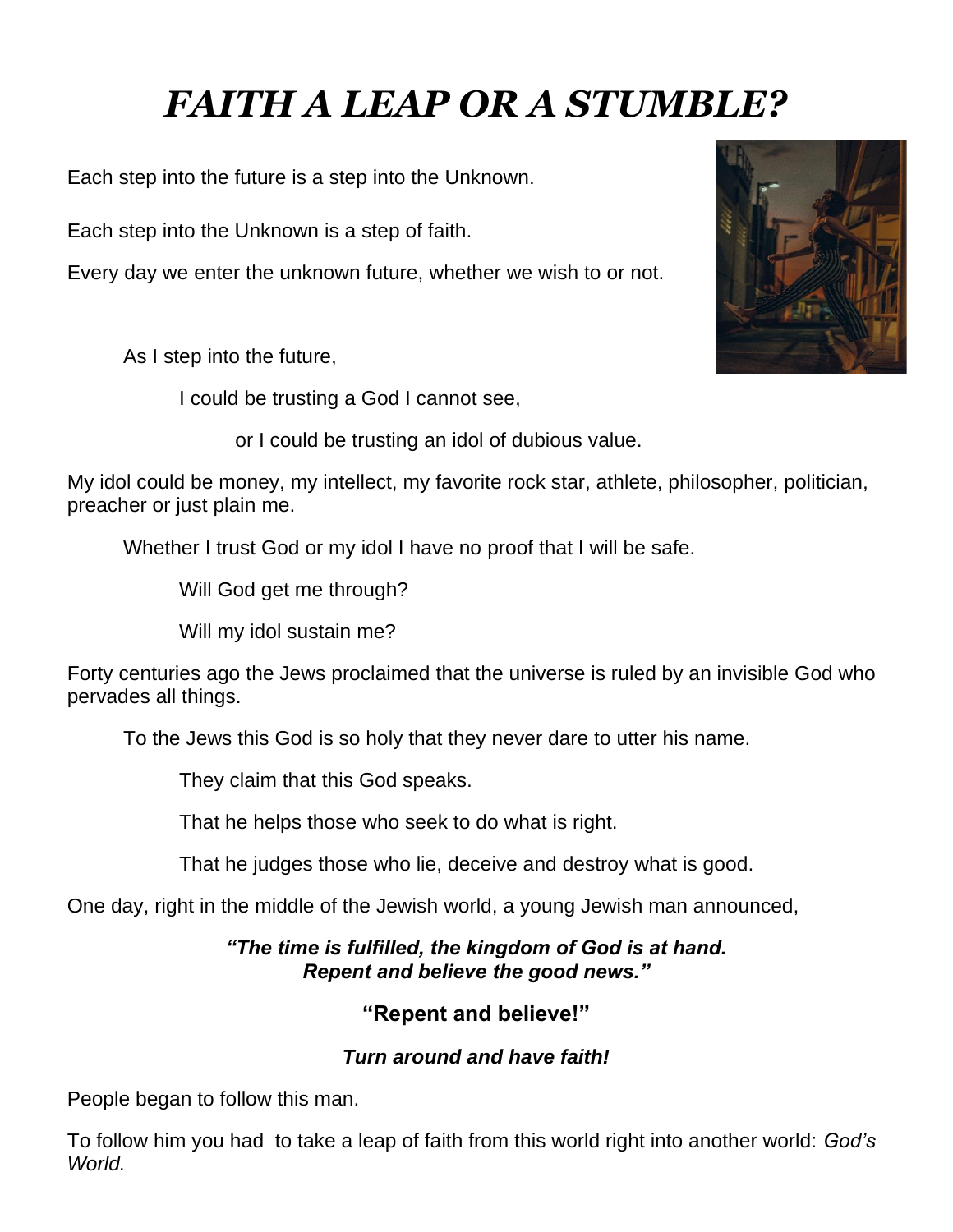People didn't stumble into *God's World*. They leapt into it.

They left their old lives behind and followed this man on a magnificent new road.

They lived by faith in God.

They learned to forgive.

They spoke the truth.

They loved their enemies and prayed for their persecutors.

They possessed a peace never seen before.

Once you get to know this Jewish man (and you can get to know him), you discover that he is more than a man.

He is a man who has passed through death and emerged as a new creation.

In this man, Jesus, God manifests himself on a human level, speaks our human language.

## *When faith is a leap*

Every time we hear his voice Jesus helps us take another leap of faith as we walk in his footsteps.

Every time we take that leap of faith in obedience to his words we land in *God's World,* where God's will is done on earth as it's done in heaven.

## *When faith is a stumble*

Faith in an idol is always a stumble.

It's a stumble in the dark, whether I'm trusting in money or my own brains.

Faith in an idol is faith in a lie, which sooner or later leads to death.

# *Faith in God*

Jesus lays out the path of faith in words that will still resonate when heaven and earth have passed away.

*Seeing the crowds, he went up on the mountain, and when he sat down his disciples came to him. And he opened his mouth and taught them, saying...*